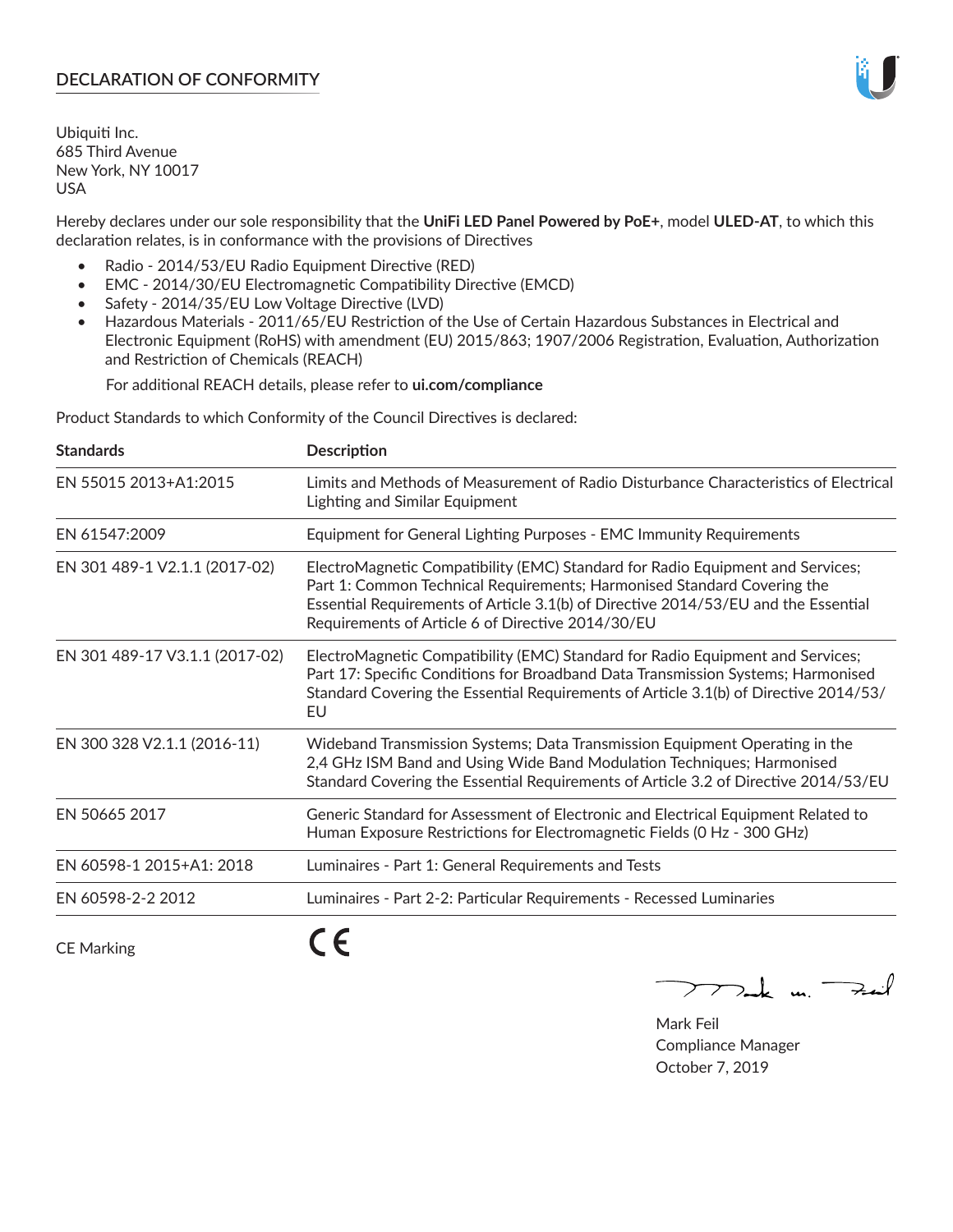# **DECLARATION OF CONFORMITY**



# **български** [Bulgarian]

С настоящото Ubiquiti декларира, че това устройство ULED-AT е в съответствие със съществените изисквания и други приложими разпоредби на Директиви 2014/53/EC, 2014/30/ЕС, 2014/35/ЕС.

## **Hrvatski** [Croatian]

Ubiquiti ovim putem izjavljuje da je ovaj uređaj ULED-AT sukladan osnovnim zahtjevima i ostalim bitnim odredbama Direktiva 2014/53/EU, 2014/30/EU, 2014/35/EU.

# **Čeština** [Czech]

Ubiquiti tímto prohlašuje, že toto ULED-AT zařízení, je ve shodě se základními požadavky a dalšími příslušnými ustanoveními směrnic 2014/53/EU, 2014/30/EU, 2014/35/EU.

# **Dansk** [Danish]

Hermed, Ubiquiti, erklærer at denne ULED-AT enhed, er i overensstemmelse med de væsentlige krav og øvrige relevante krav i direktiver 2014/53/EU, 2014/30/EU, 2014/35/EU.

# **Nederlands** [Dutch]

Hierbij verklaart Ubiquiti, dat deze ULED-AT apparaat, in overeenstemming is met de essentiële eisen en de andere relevante bepalingen van richtlijnen 2014/53/EU, 2014/30/EU, 2014/35/EU.

## **English**

Hereby, Ubiquiti, declares that this ULED-AT device, is in compliance with the essential requirements and other relevant provisions of Directives 2014/53/EU, 2014/30/EU, 2014/35/EU.

# **Eesti keel** [Estonian]

Käesolevaga Ubiquiti kinnitab, et antud ULED-AT seade, on vastavus olulistele nõuetele ja teistele asjakohastele sätetele direktiivide 2014/53/EL, 2014/30/EL, 2014/35/EL.

## **Suomi** [Finnish]

Täten Ubiquiti vakuuttaa, että tämä ULED-AT laite, on yhdenmukainen olennaisten vaatimusten ja muiden sitä koskevien direktiivien 2014/53/EU, 2014/30/EU, 2014/35/EU.

## **Français** [French]

Par la présente Ubiquiti déclare que l'appareil ULED-AT, est conforme aux exigences essentielles et aux autres dispositions pertinentes des directives 2014/53/UE, 2014/30/UE, 2014/35/UE.

## **Deutsch** [German]

Hiermit erklärt Ubiquiti, dass sich dieses ULED-AT Gerät, in Übereinstimmung mit den grundlegenden Anforderungen und den anderen relevanten Vorschriften der Richtlinien 2014/53/EU, 2014/30/EU, 2014/35/EU befindet.

## **Ελληνικά** [Greek]

Δια του παρόντος, Ubiquiti, δηλώνει ότι αυτή η συσκευή ULED-AT, είναι σε συμμόρφωση με τις βασικές απαιτήσεις και τις λοιπές σχετικές διατάξεις των οδηγιών 2014/53/EE, 2014/30/EE, 2014/35/EE.

## **Magyar** [Hungarian]

Ezennel Ubiquiti kijelenti, hogy ez a ULED-AT készülék megfelel az alapvető követelményeknek és más vonatkozó 2014/53/EU, 2014/30/EU, 2014/35/EU irányelvek rendelkezéseit.

## **Íslenska** [Icelandic]

Hér, Ubiquiti, því yfir að þetta ULED-AT tæki er í samræmi við grunnkröfur og önnur viðeigandi ákvæði tilskipana 2014/53/ ESB, 2014/30/ESB, 2014/35/ESB.

## **Italiano** [Italian]

Con la presente, Ubiquiti, dichiara che questo dispositivo ULED-AT, è conforme ai requisiti essenziali ed alle altre disposizioni pertinenti delle direttive 2014/53/UE, 2014/30/UE, 2014/35/UE.